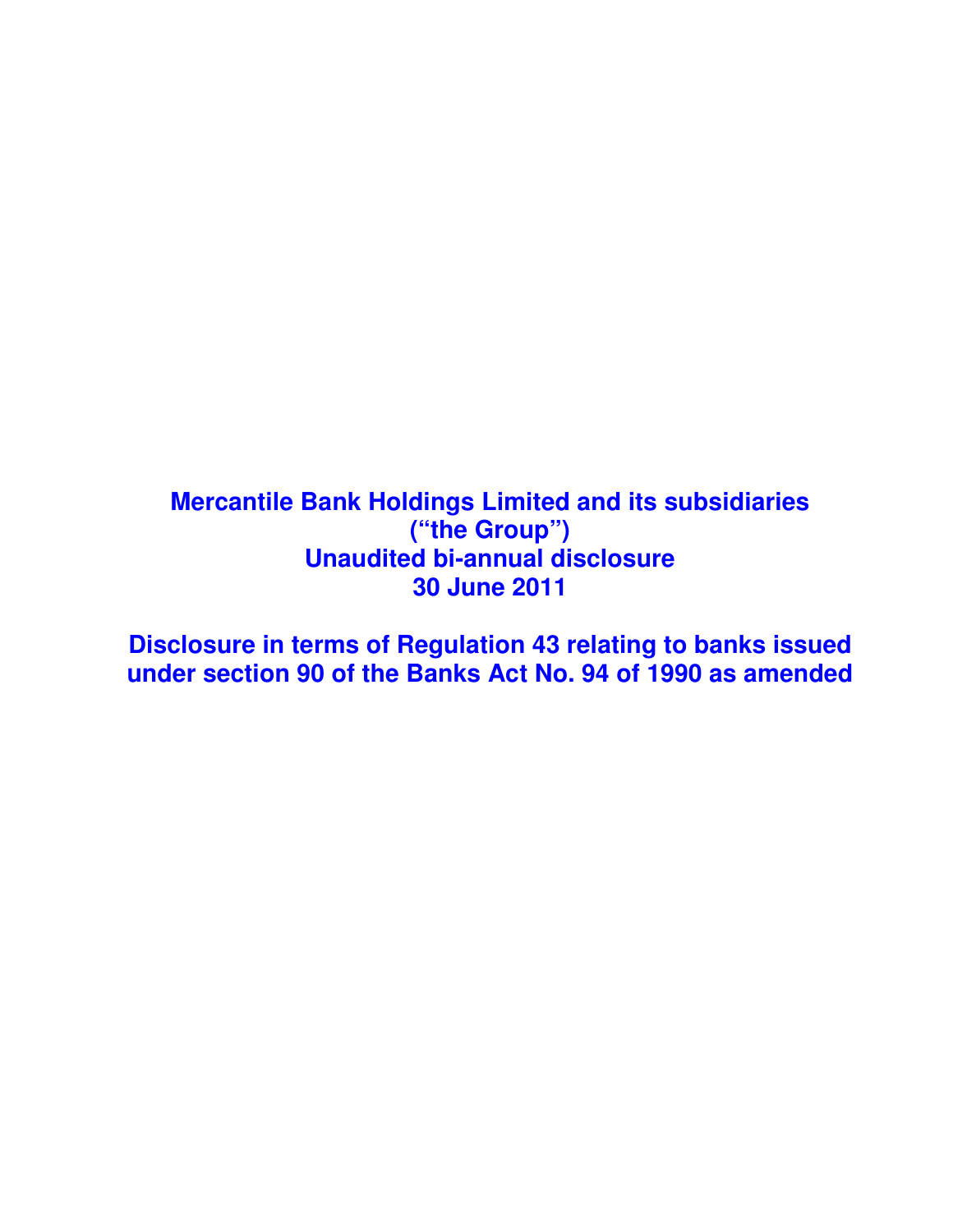#### **1. Basis of compilation**

The following information is compiled in terms of Regulation 43 relating to banks issued under section 90 of the Banks Act No.94 of 1990 (as amended) the ("Regulations"), which incorporates the Basel II Pillar Three requirements on market discipline.

All disclosures presented below are consistent with those disclosed in terms of International Financial Reporting Standards ("IFRS") unless otherwise stated. In the main, differences between IFRS and information disclosed in terms of the Regulations relate to the definition of capital and the calculation and measurement thereof.

These disclosures have been prepared in compliance with the Group's disclosure policy.

## **2. Scope of reporting**

This report covers the consolidated results of Mercantile Bank Holdings Limited and its subsidiaries ("the Group") for the six months ending 30 June 2011.

Mercantile Bank Holdings Limited is a registered bank controlling and investment holding company. Its holding company is Caixa Geral de Depósitos S.A. ("CGD"), a company registered in Portugal.

The consolidated approach adopted for accounting purposes is consistent with the approach adopted for regulatory purposes. The descriptions and details of the entities within the Group are as follows:

|                                        | <b>Effective</b> |                                 |              |
|----------------------------------------|------------------|---------------------------------|--------------|
|                                        | holding          | <b>Nature of</b>                | <b>Fully</b> |
|                                        | ℅                | <b>business</b>                 | consolidated |
| <b>Company name</b>                    |                  |                                 |              |
| LSM (Troyeville) Properties (Pty) Ltd  | 100              | <b>Property holding</b>         | <b>Yes</b>   |
| <b>Mercantile Bank Ltd</b>             | 100              | <b>Banking</b>                  | <b>Yes</b>   |
| Mercantile Insurance Brokers (Pty) Ltd | 100.             | Insurance and assurance brokers | Yes          |
| Portion 2 of Lot 8 Sandown (Pty) Ltd   | 100              | <b>Property holding</b>         | <b>Yes</b>   |
| Custom Capital (Pty) Ltd               | 74.9             | <b>Rental finance</b>           | <b>Yes</b>   |

There are currently no restrictions or other major impediments on the transfer of funds or capital within the Group.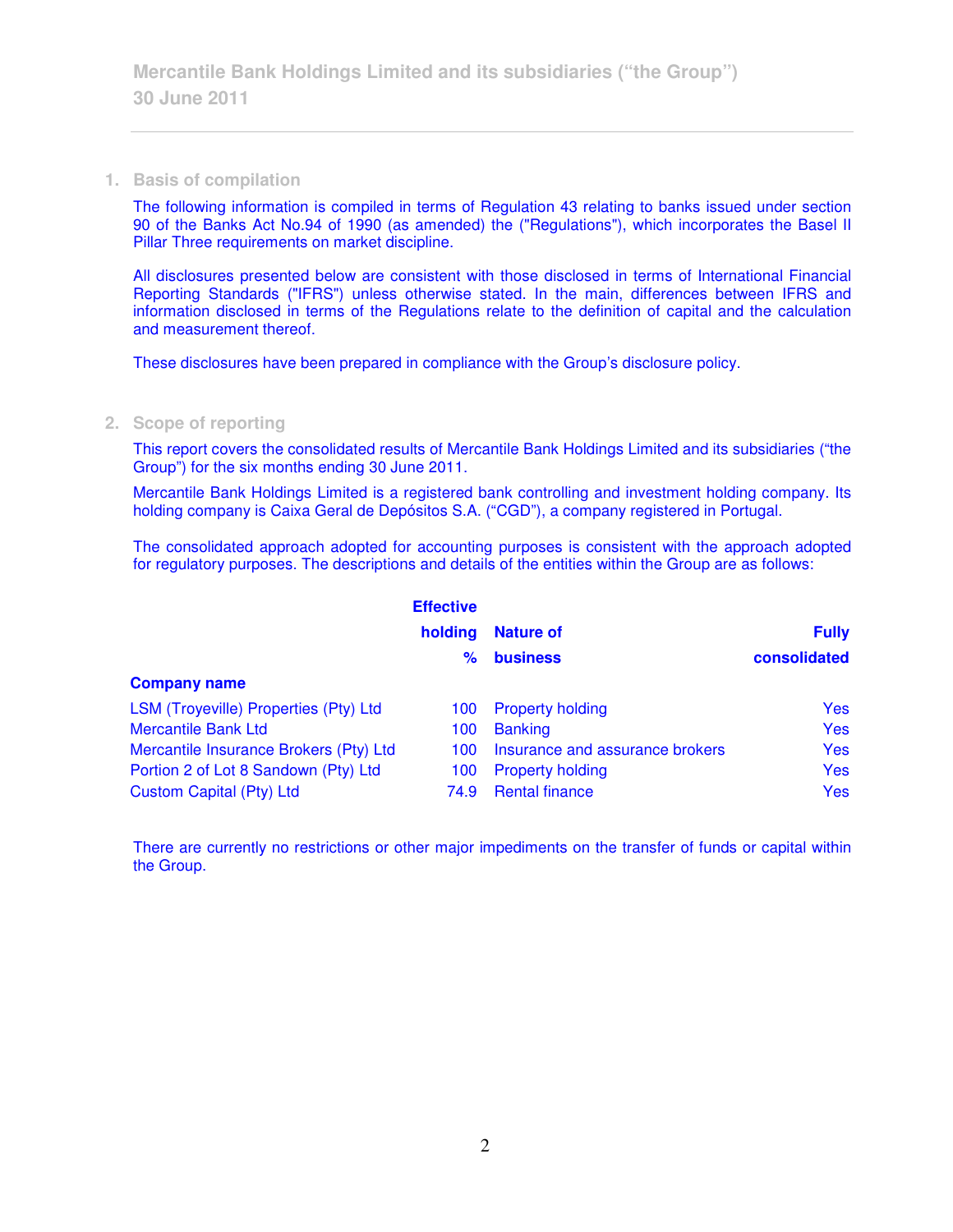- **3. Detailed disclosures**
- **3.1 Credit risk**

The Group has adopted the standardised approach to determine the capital requirement for credit risk on all portfolios. The Group does not intend to migrate to the internal ratings based approach for credit risk in the short-term.

The Group primarily advances funds to unrated counterparties. In the case of exposures to rated counterparties, the process of risk weighting these exposures is in accordance with the requirements of the Bank Regulations.

**Table 3.1.1 Gross credit risk exposures**  As at 30 June 2011

|                               | <b>Gross</b><br>exposure<br><b>R'000</b> | <b>Risk-weighted</b><br>exposure<br><b>R'000</b> | <b>Total capital</b><br>required $(@ 9.5%)$<br><b>R'000</b> |
|-------------------------------|------------------------------------------|--------------------------------------------------|-------------------------------------------------------------|
| <b>Portfolios</b>             |                                          |                                                  |                                                             |
| <b>SME Corporate</b>          | 2,606,221                                | 2,216,732                                        | 210,590                                                     |
| <b>Public Sector Entities</b> | 6,489                                    | 3,245                                            | 308                                                         |
| <b>Sovereigns</b>             | 245,569                                  |                                                  |                                                             |
| <b>Banks</b>                  | 1,077,037                                | 285,923                                          | 27,163                                                      |
| Retail                        | 630,022                                  | 270,790                                          | 25,725                                                      |
| <b>SME Retail</b>             | 1,983,848                                | 1,341,621                                        | 127,454                                                     |
| <b>Total</b>                  | 6,549,186                                | 4,118,311                                        | 391,240                                                     |

**Table 3.1.2 Aggregate credit exposure after set off but before and after credit mitigation techniques**  As at 30 June 2011

|                                       | <b>Gross credit</b><br>exposure after<br>set off<br><b>R'000</b> | <b>Credit risk</b><br>mitigation $(1)$<br><b>R'000</b> | <b>Credit exposure</b><br>after risk<br>mitigation<br><b>R'000</b> |
|---------------------------------------|------------------------------------------------------------------|--------------------------------------------------------|--------------------------------------------------------------------|
| <b>Major types of credit exposure</b> |                                                                  |                                                        |                                                                    |
| <b>SME Corporate</b>                  | 2,606,221                                                        | 26,604                                                 | 2,579,617                                                          |
| <b>Public Sector Entities</b>         | 6,489                                                            |                                                        | 6,489                                                              |
| <b>Sovereigns</b>                     | 245,569                                                          | $\overline{\phantom{a}}$                               | 245,569                                                            |
| <b>Banks</b>                          | 1,077,037                                                        |                                                        | 1,077,037                                                          |
| Retail                                | 630,022                                                          | 24,876                                                 | 605,146                                                            |
| <b>SME Retail</b>                     | 1,983,848                                                        | 45,512                                                 | 1,938,336                                                          |
| <b>Total</b>                          | 6,549,186                                                        | 96,992                                                 | 6,452,194                                                          |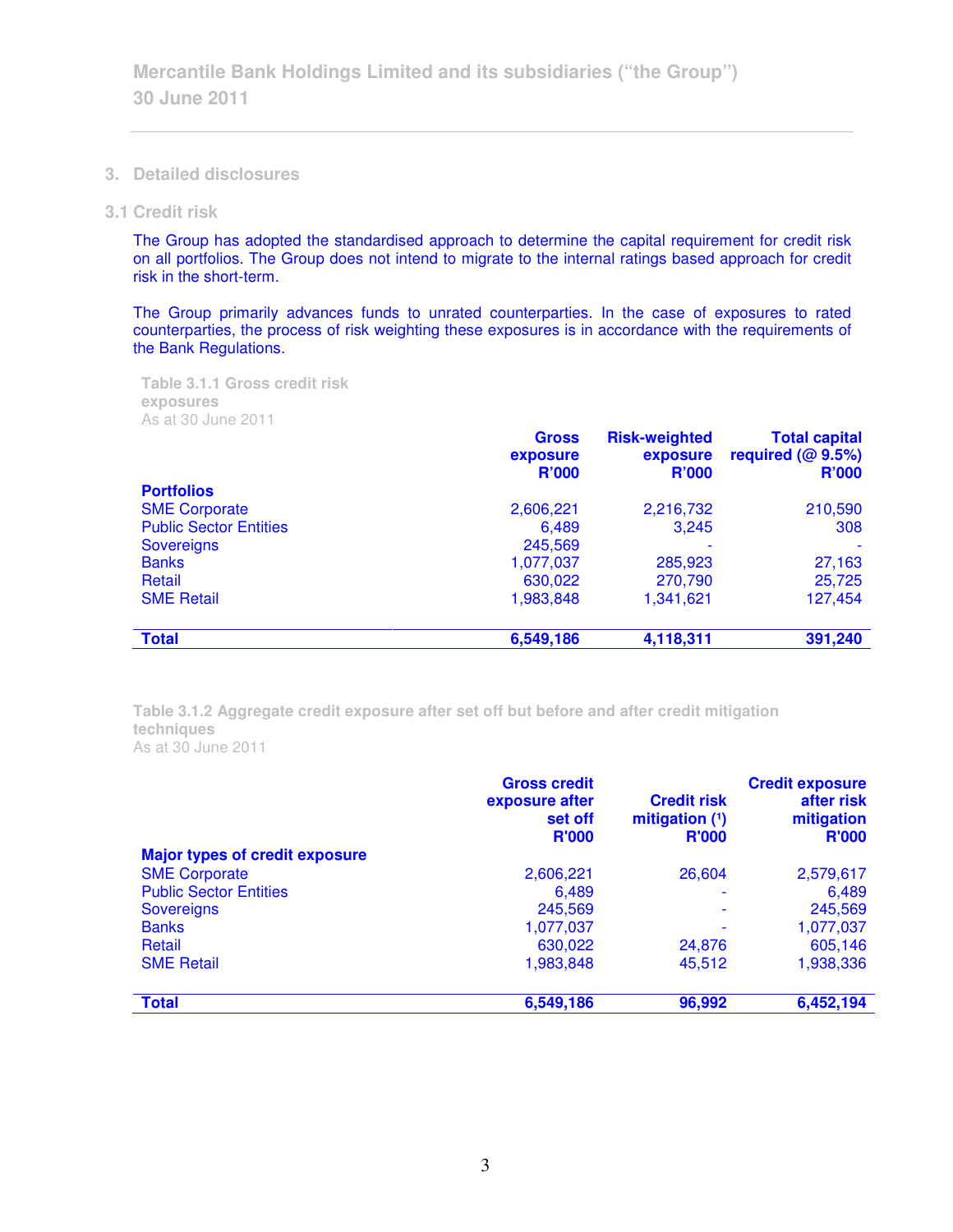**Mercantile Bank Holdings Limited and its subsidiaries ("the Group") 30 June 2011** 

**Table 3.1.2 Aggregate credit exposure after set off but before and after credit mitigation techniques (continued)**  As at 30 June 2011

(1) Only inward bank guarantees and eligible pledged investments and/or liquid funds are taken into account as credit risk mitigation. Inward guarantees are mainly received from CGD. Other forms of credit risk mitigation in the form of collateral are non-qualifying in terms of the Bank Regulations and are commented on below.

The Group uses on- and off- balance sheet netting to restrict its exposure to credit losses. When a client maintains both debit and credit balances with the Group and the Group enters into a netting agreement in respect of the relevant loans and deposits with the said counterparty, the Group may regard the exposure as a collateralised exposure in accordance with Regulation 23 of the Bank Regulations. As at 30 June 2011, the Group did not recognise any netting arrangements to reduce its credit risk exposures for capital adequacy requirements.

**Policies and processes for collateral valuation and management** 

Dependent upon the risk profile of the customer, the risk inherent in the product offering and the track record/payment history of the client, varying types and levels of security are taken to reduce credit related risks. These include inter alia pledges of investments, mortgage and notarial bonds, guarantees and cession of debtors. Various levels of security value are attached to the different categories of security taken. The value of the security is reviewed regularly and the Group does not have any material concentration risk in respect of collateral used to reduce credit risk. Clean or unsecured lending will only be considered for financially strong borrowers.

**Table 3.1.3 Geographical distribution of credit exposure**  As at 30 June 2011

|                              | <b>On balance</b><br>sheet<br>exposure | <b>Off balance</b><br>sheet<br>exposure | <b>Derivative</b><br><b>instruments</b> | <b>Total</b> |
|------------------------------|----------------------------------------|-----------------------------------------|-----------------------------------------|--------------|
|                              | <b>R'000</b>                           | <b>R'000</b>                            | <b>R'000</b>                            | <b>R'000</b> |
| <b>Geographical area</b>     |                                        |                                         |                                         |              |
| <b>South Africa</b>          | 5,329,976                              | 908,272                                 | 29,635                                  | 6,267,883    |
| Other                        | 281,303                                | $\overline{\phantom{0}}$                |                                         | 281,303      |
| - Africa (excl South Africa) | 326                                    |                                         |                                         | 326          |
| - Asia                       | 1,121                                  |                                         |                                         | 1,121        |
| - Australia                  | 1.209                                  |                                         |                                         | 1.209        |
| - Europe - CGD               | 229,672                                |                                         |                                         | 229,672      |
| - Other institutions         | 22,627                                 | $\overline{\phantom{a}}$                |                                         | 22,627       |
| - North America              | 26,348                                 |                                         |                                         | 26,348       |
|                              |                                        |                                         |                                         |              |
| <b>Total</b>                 | 5,611,279                              | 908,272                                 | 29,635                                  | 6,549,186    |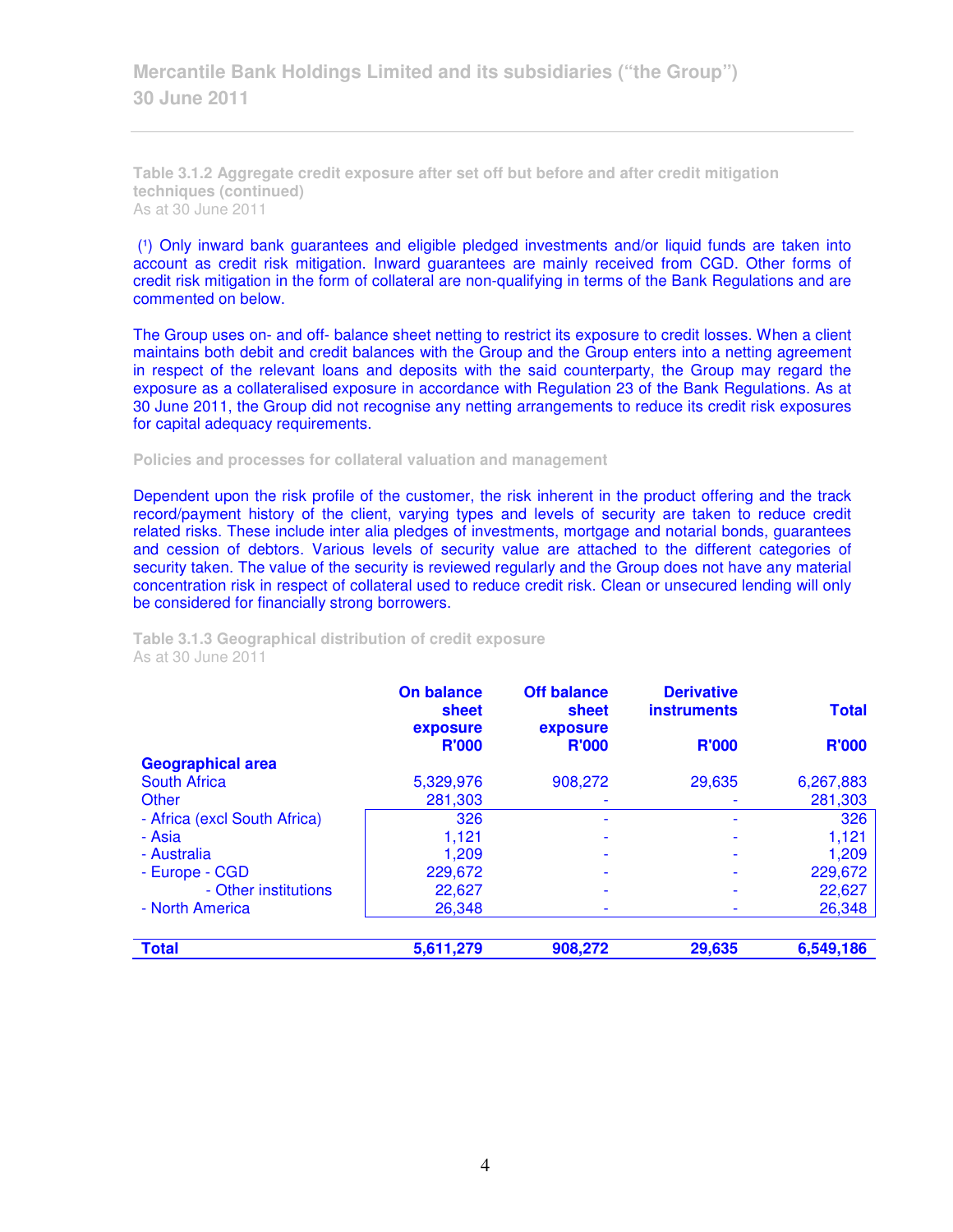**Table 3.1.4 Analyses of credit exposure based on industry sector**  As at 30 June 2011

|                                   | <b>On balance</b><br>sheet exposure | <b>Off balance</b><br>sheet exposure | <b>Derivative</b><br><b>instruments</b> | <b>Total</b> |
|-----------------------------------|-------------------------------------|--------------------------------------|-----------------------------------------|--------------|
|                                   | <b>R'000</b>                        | <b>R'000</b>                         | <b>R'000</b>                            | <b>R'000</b> |
| <b>Industry sector</b>            |                                     |                                      |                                         |              |
| Agriculture, hunting, forestry    |                                     |                                      |                                         |              |
| and fishing                       | 98,048                              | 17,815                               | 39                                      | 115,902      |
| Mining and quarrying              | 10,974                              | 4,995                                |                                         | 15,969       |
| Manufacturing                     | 440,209                             | 120,464                              | 2,243                                   | 562,916      |
| Electricity, gas and water supply | 14,421                              | 50                                   | 92                                      | 14,563       |
| Construction                      | 586,083                             | 43,291                               | 2,085                                   | 631,459      |
| Wholesale and retail trade,       |                                     |                                      |                                         |              |
| repair of specified items, hotels |                                     |                                      |                                         |              |
| and restaurants                   | 882,674                             | 272,181                              | 5,776                                   | 1,160,631    |
| Transport, storage and            |                                     |                                      |                                         |              |
| communication                     | 50,039                              | 18,305                               | 197                                     | 68,541       |
| Financial intermediation and      |                                     |                                      |                                         |              |
| insurance                         | 1,888,812                           | 102,278                              | 14,709                                  | 2,005,799    |
| <b>Real estate</b>                | 534,085                             | 37,754                               | 191                                     | 572,030      |
| <b>Business services</b>          | 64,903                              | 10,112                               | 533                                     | 75,548       |
| Community, social and personal    |                                     |                                      |                                         |              |
| <b>services</b>                   | 31,802                              | 1,939                                | $\overline{2}$                          | 33,743       |
| <b>Private households</b>         | 471,291                             | 65,509                               | 1,163                                   | 537,963      |
| <b>Other</b>                      | 537,938                             | 213,579                              | 2,605                                   | 754,122      |
|                                   |                                     |                                      |                                         |              |
| <b>Total</b>                      | 5,611,279                           | 908,272                              | 29,635                                  | 6,549,186    |

**Table 3.1.5 Derivatives exposing the bank to counterparty credit risk**  As at 30 June 2011

|                                                 | <b>Total derivative</b><br><b>instruments</b> | <b>Maximum</b><br>counterparty<br>credit<br>exposure |
|-------------------------------------------------|-----------------------------------------------|------------------------------------------------------|
| <b>Counterparty credit risk</b>                 | <b>R'000</b>                                  | <b>R'000</b>                                         |
| <b>Gross positive fair value</b>                | 18,328                                        | 33,804                                               |
| <b>Current netting benefits</b>                 |                                               |                                                      |
| Netted current credit exposure (pre-mitigation) | 18,328                                        | 33,804                                               |
| <b>Collateral value after haircut</b>           |                                               |                                                      |
| <b>Current exposure method</b>                  | 29,635                                        | 42,880                                               |
| <b>Credit exposure</b>                          | 16,112                                        | 9,716                                                |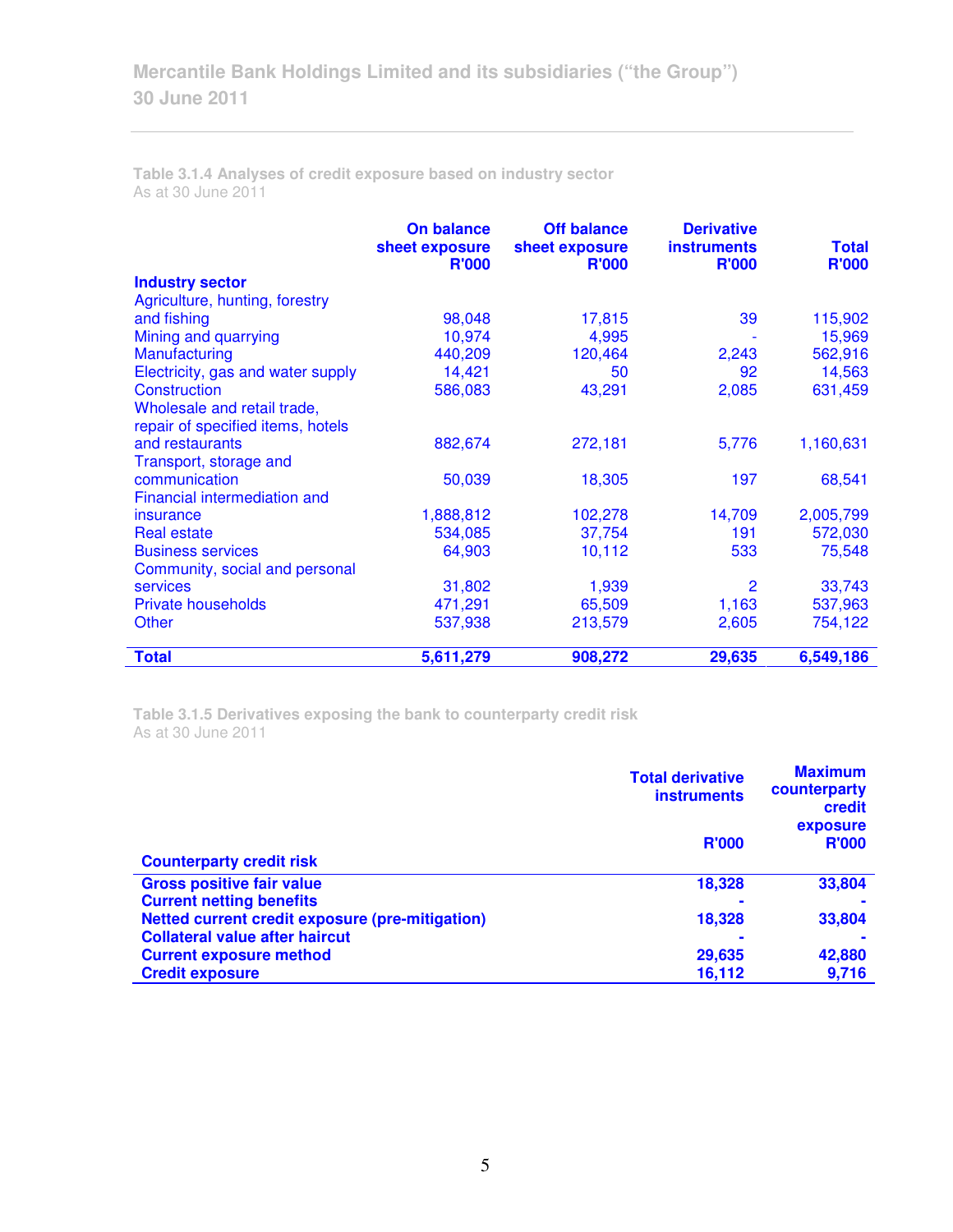**Table 3.1.6 Daily average gross credit exposure**  For the six months ending 30 June 2011

|                                                                                         | <b>Average gross</b><br>credit |
|-----------------------------------------------------------------------------------------|--------------------------------|
|                                                                                         | exposure                       |
|                                                                                         | <b>R'000</b>                   |
| Summary of on-balance sheet and off-balance sheet credit exposure<br><b>Asset class</b> |                                |
| <b>Liquid assets</b>                                                                    | 1,762,552                      |
| Cash and cash equivalents - Rand denominated                                            | 1,062,785                      |
| Cash and cash equivalents - Foreign currency denominated                                | 431,387                        |
| <b>Negotiable securities</b>                                                            | 268,380                        |
| <b>Gross loans and advances</b>                                                         | 3,862,046                      |
| <b>Current accounts</b>                                                                 | 711,420                        |
| <b>Credit card</b>                                                                      | 19,270                         |
| Mortgage loans                                                                          | 1,944,740                      |
| Instalment sales and leases                                                             | 294,327                        |
| Other advances                                                                          | 892,289                        |
| <b>Gross other assets</b>                                                               | 189,081                        |
| <b>Investments</b>                                                                      | 166,529                        |
| Derivative financial assets                                                             | 22,552                         |
| <b>On-balance sheet exposure</b>                                                        | 5,813,679                      |
|                                                                                         |                                |
| <b>Guarantees</b>                                                                       | 314,628                        |
| Letters of credit                                                                       | 10,825                         |
| <b>Committed undrawn facilities</b>                                                     | 98,062                         |
| <b>Revocable overdraft facilities</b>                                                   | 457,018                        |
| Operating lease commitment                                                              | 15,219                         |
| <b>Off-balance sheet exposure</b>                                                       | 895,752                        |
| <b>Total gross credit exposure</b>                                                      | 6,709,431                      |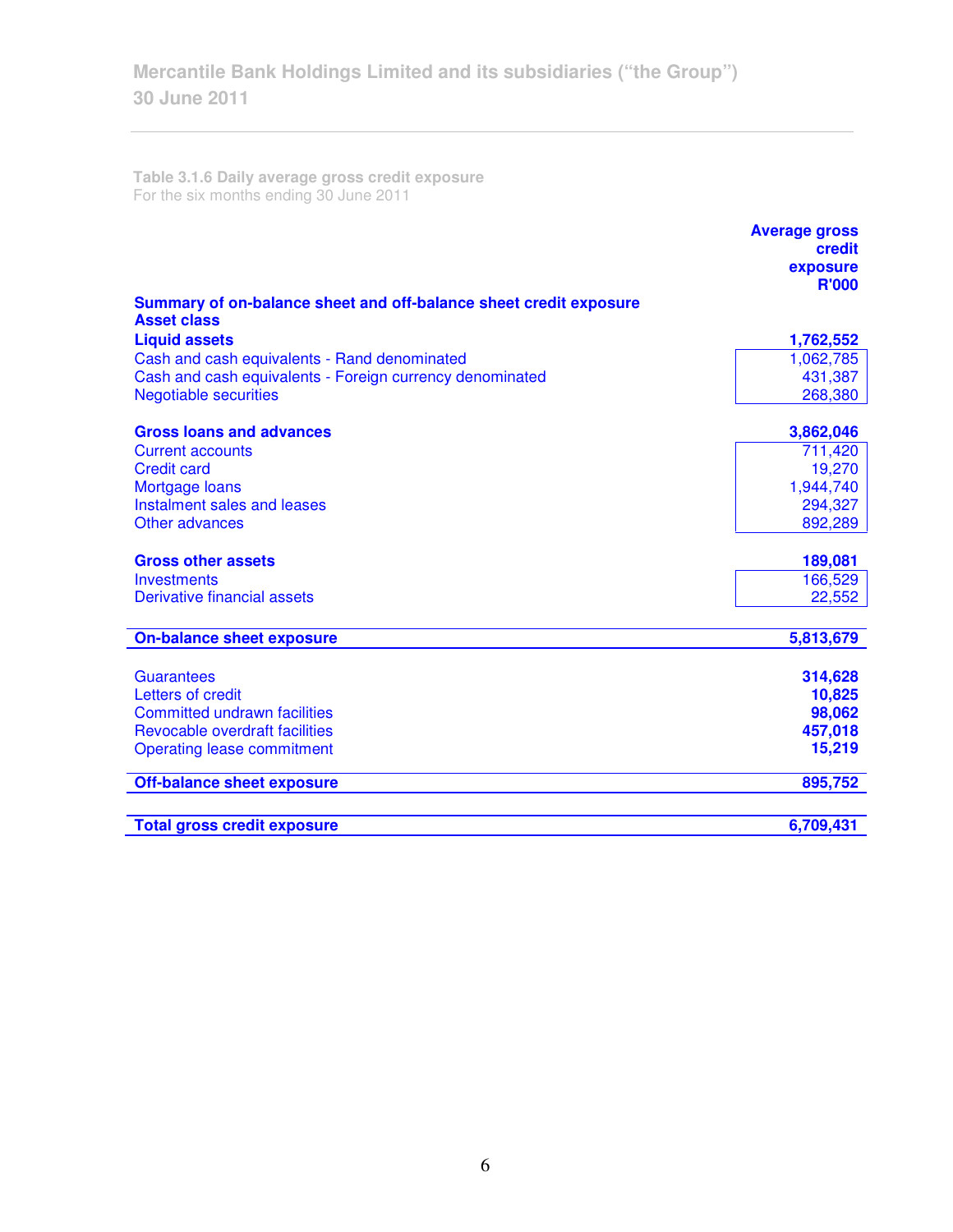**Table 3.1.7 Impairments of loans and advances per geographical area**  As at 30 June 2011

## **Impaired and past due loans and advances by geographical area**

|                                          | <b>South</b><br><b>Africa</b><br><b>Gross amount</b><br>R'000 | <b>Other</b><br><b>Gross amount</b><br><b>R'000</b> |
|------------------------------------------|---------------------------------------------------------------|-----------------------------------------------------|
| Individually impaired loans and advances | 251,980                                                       |                                                     |
| <b>Impairments for credit losses</b>     |                                                               |                                                     |
| Portfolio impairments                    | 6,340                                                         | ۰                                                   |
| <b>Specific impairments</b>              | 66,533                                                        |                                                     |
|                                          | 72,873                                                        |                                                     |
|                                          |                                                               |                                                     |

#### **Past due loans and advances**

| Category age analysis of loans and advances that are past due but not individually impaired |                               | <b>Total</b>                   |                                |                                        |
|---------------------------------------------------------------------------------------------|-------------------------------|--------------------------------|--------------------------------|----------------------------------------|
| Past due for:                                                                               | $1 - 30$ days<br><b>R'000</b> | $31 - 60$ days<br><b>R'000</b> | $61 - 90$ days<br><b>R'000</b> | <b>gross</b><br>amount<br><b>R'000</b> |
| <b>South Africa</b><br><b>Other</b>                                                         | 13.899                        | 6.100<br>۰                     | 29,353<br>۰                    | 49,352<br>٠                            |

A financial asset is past due when the counterparty has failed to make a payment when contractually due and is based on appropriate rules and assumptions per product type. An impairment loss is recognised if and only if, there is objective evidence that a financial asset or group of financial assets is impaired. Impaired exposure relates to assets that are individually determined to be impaired at reporting date.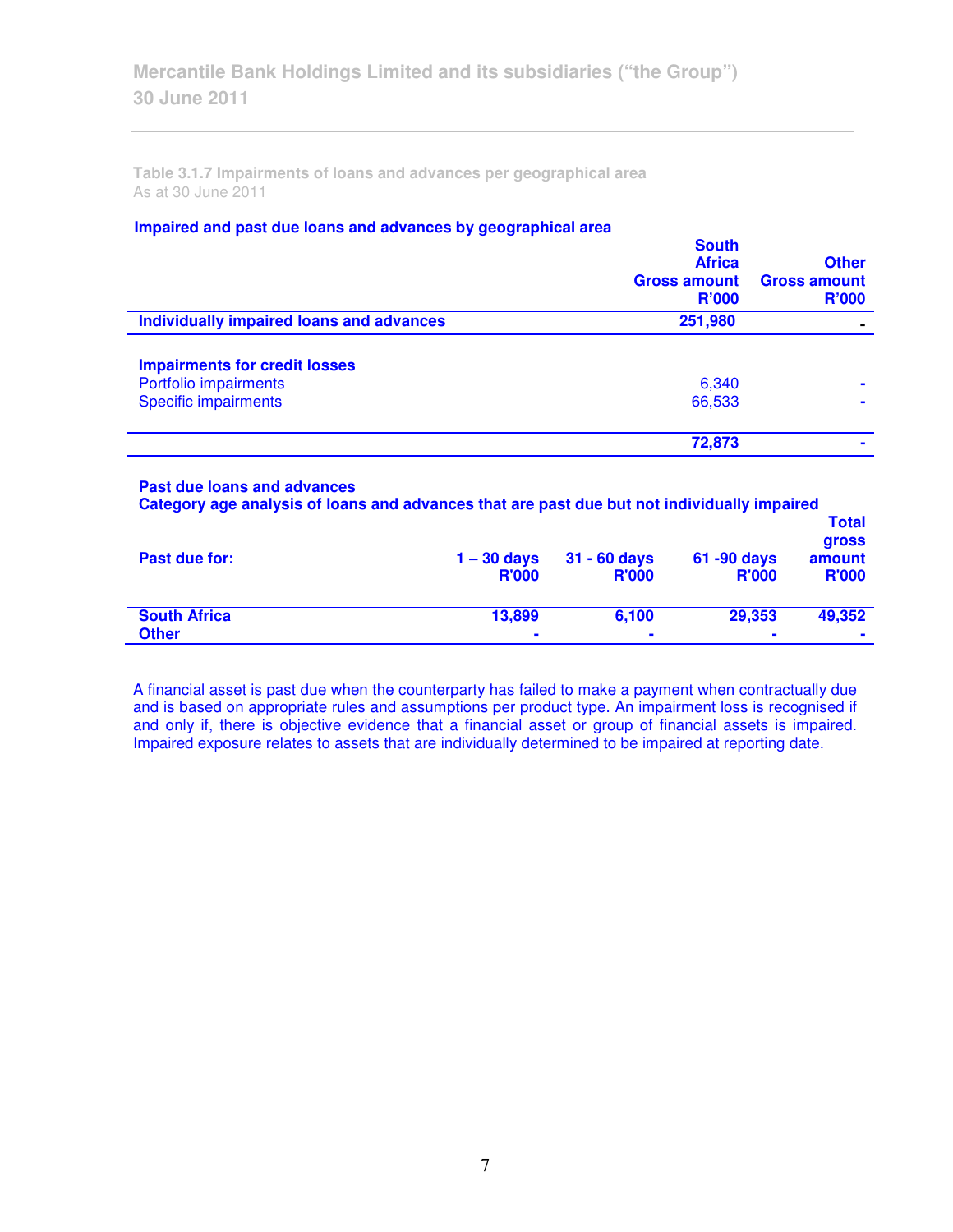**Table 3.1.8 Reconciliation of changes in specific and portfolio impairments**  For the six months ending 30 June 2011

#### **Impairments for credit losses**

| <b>Reconciliation of credit impairment</b><br><b>Statement of financial position</b>              | <b>Portfolio</b><br><b>impairment</b><br><b>R'000</b> | <b>Specific</b><br>impairment<br><b>R'000</b> | <b>Total</b><br><b>R'000</b> |
|---------------------------------------------------------------------------------------------------|-------------------------------------------------------|-----------------------------------------------|------------------------------|
| Credit impairments: balance at the beginning<br>of the period<br><b>Movements for the period:</b> | 5,513                                                 | 62,071                                        | 67,584                       |
| <b>Credit losses written-off</b>                                                                  |                                                       | (881)                                         | (881)                        |
| Net impairments raised                                                                            | 827                                                   | 5,343                                         | 6,170                        |
| Credit impairments: balance at the end of the<br>period                                           | 6,340                                                 | 66,533                                        | 72,873                       |

**Table 3.1.9 Write-offs and recoveries reflected in the statement of comprehensive income**  For the six months ending 30 June 2011

|                                                                                                | <b>South Africa</b> |
|------------------------------------------------------------------------------------------------|---------------------|
|                                                                                                | <b>R'000</b>        |
| Net charge for credit losses in statement of comprehensive income<br>Movements for the period: |                     |
| <b>Bad debts recovered</b>                                                                     | (604)               |
| Net impairments raised                                                                         | 6,170               |
| <b>Net charge for credit losses</b>                                                            | 5.566               |

## **3.2 Operational risk**

The Group currently holds R76.2 million in operational risk capital in terms of the standardised approach for the calculation of this capital (based on a capital requirement of 9.5%).

## **3.3 Market risk**

The portfolios that are subject to market risk are foreign exchange and interest rate contracts for which the Group currently holds R0.3 million in market risk capital in terms of the standardised approach for the calculation of this capital (based on a capital requirement of 9.5%).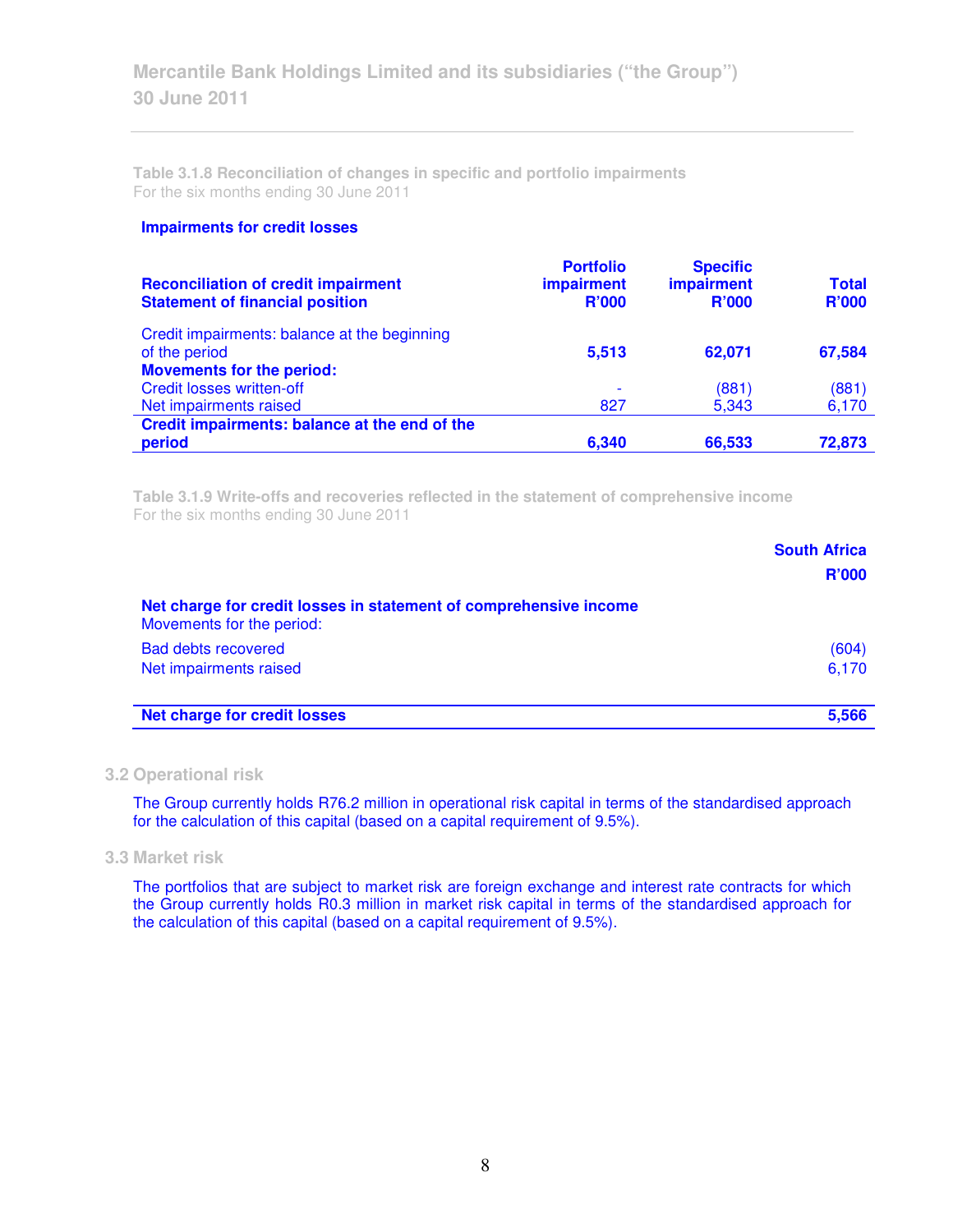### **3.4 Equity positions**

Investments consist of unlisted and listed equity investments and have been designated as availablefor-sale and at fair value through profit and loss.

**Table 3.4.1 Equity investments**  As at 30 June 2011

|                    | <b>Type</b>   | <b>Carrying</b><br>amount<br><b>R'000</b> | <b>Fair value</b><br><b>R'000</b> | <b>Capital</b><br>requirement<br>(QQ 9.5%)<br><b>R'000</b> |
|--------------------|---------------|-------------------------------------------|-----------------------------------|------------------------------------------------------------|
| <b>Investments</b> |               |                                           |                                   |                                                            |
| Listed             | <b>Shares</b> | 13,141                                    | 13,141                            | 1,248                                                      |
| <b>Unlisted</b>    | <b>Shares</b> | 26,658                                    | 26,658                            | 2,533                                                      |
|                    |               | 39,799                                    | 39,799                            | 3,781                                                      |

**Table 3.4.2 Realised and unrealised gains on equity investments**  For the six months ending 30 June 2011

|                                                                         | <b>Total</b><br><b>R'000</b> |
|-------------------------------------------------------------------------|------------------------------|
| Unrealised gains and losses in profit and loss for the period<br>Listed |                              |
| <b>Unlisted</b>                                                         | 26,230                       |
|                                                                         | 26,230                       |
| Unrealised cumulative gains and losses recognised directly in equity    |                              |
| Listed                                                                  | 13,174                       |
| <b>Unlisted</b>                                                         | 92                           |
|                                                                         | 13,266                       |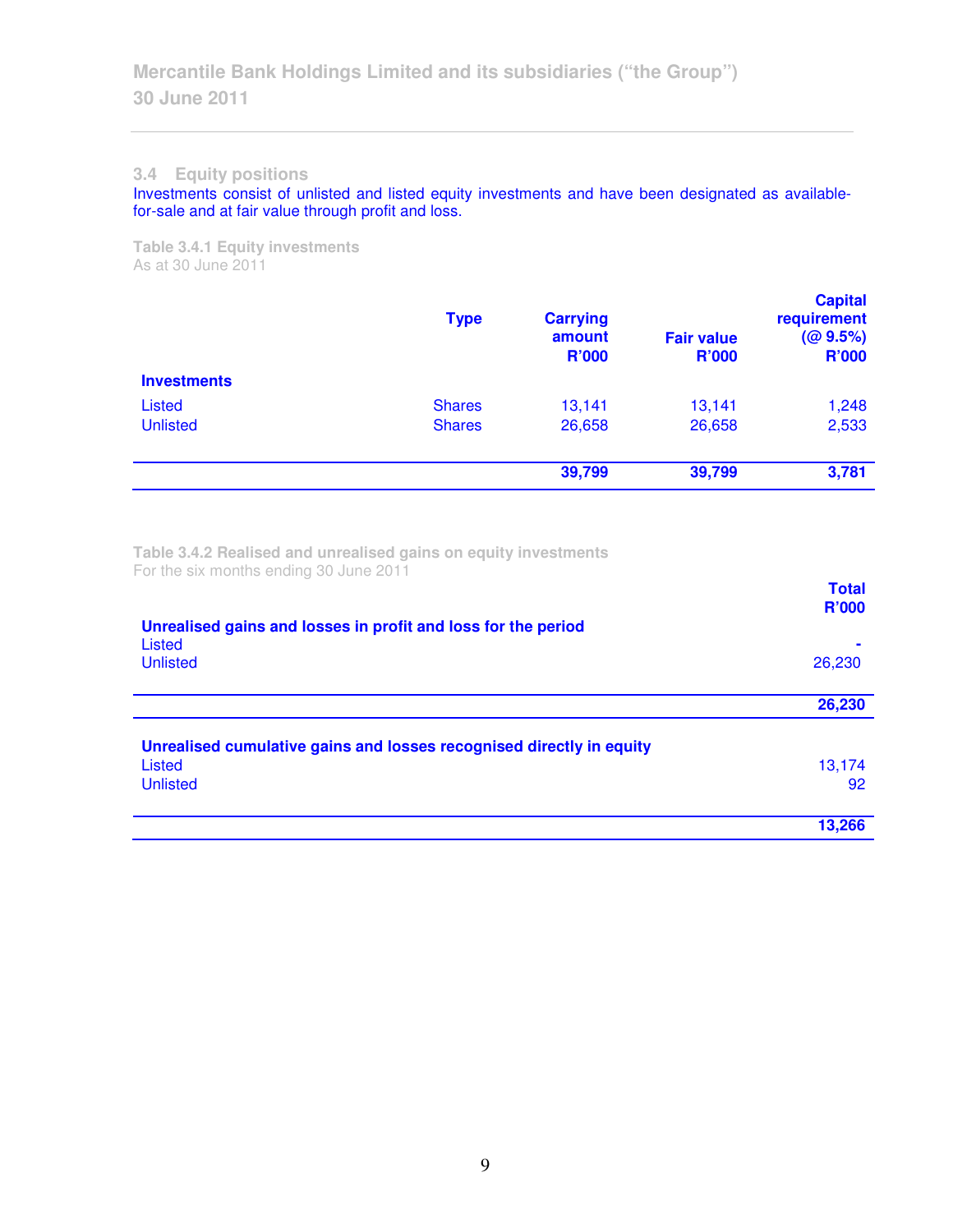#### **3.5 Liquidity risk**

The table below summarises assets and liabilities of the Group into relevant maturity groupings, based on the remaining period to the contractual maturity at reporting date:

**Table 3.5 Liquidity maturity analyses**  As at 30 June 2011

|                                          | <b>Assets</b><br><b>R'000</b> | <b>Liabilities</b><br><b>R'000</b> | <b>Total</b><br>mismatch<br><b>R'000</b> |
|------------------------------------------|-------------------------------|------------------------------------|------------------------------------------|
| Maturing up to one month                 | 2,263,443                     | 2,863,786                          | (600, 343)                               |
| Maturing between one and three months    | 53,636                        | 636,858                            | (583, 222)                               |
| Maturing between three and six months    | 202,906                       | 523,768                            | (320, 862)                               |
| Maturing between six months and one year | 105,028                       | 276,683                            | (171, 655)                               |
| Maturing after one year                  | 3,034,108                     | 55,611                             | 2,978,497                                |
| Non-contractual                          | 355,763                       | 1,658,178                          | (1,302,415)                              |
|                                          | 6,014,884                     | 6,014,884                          |                                          |

#### **3.6 Interest rate risk**

 **Interest rate sensitivity analyses** 

For regulatory purposes, the assessment and measurement of interest rate risk is based on the accumulated impact of interest rate sensitive instruments resulting from a parallel movement of plus or minus 200 basis points on the yield curve.

In addition, the impact on equity and profit and loss resulting from a change in interest rates is calculated monthly based on management's forecast of the most likely change in interest rates.

The table below reflects the Group's annual net interest income sensitivity for a 200 basis point increase or decrease in interest rates, while all other variables remain constant. The impact is mainly attributable to the Group's exposure to interest rates on its capital position and lending and borrowings in the banking book.

```
Table 3.6 Net interest income sensitivity 
As at 30 June 2011
```

| <b>ALC</b>                                          | Impact on<br>economic<br>value of equity<br><b>R'000</b> | Impact on net<br><b>interest</b><br>income for<br>twelve months<br><b>R'000</b> |
|-----------------------------------------------------|----------------------------------------------------------|---------------------------------------------------------------------------------|
| Net interest income sensitivity of a parallel shock |                                                          |                                                                                 |
| Interest rate increase (200bps increase)            | 43,542                                                   | 43,542                                                                          |
| Interest rate decrease (200bps decrease)            | (43, 542)                                                | (43, 542)                                                                       |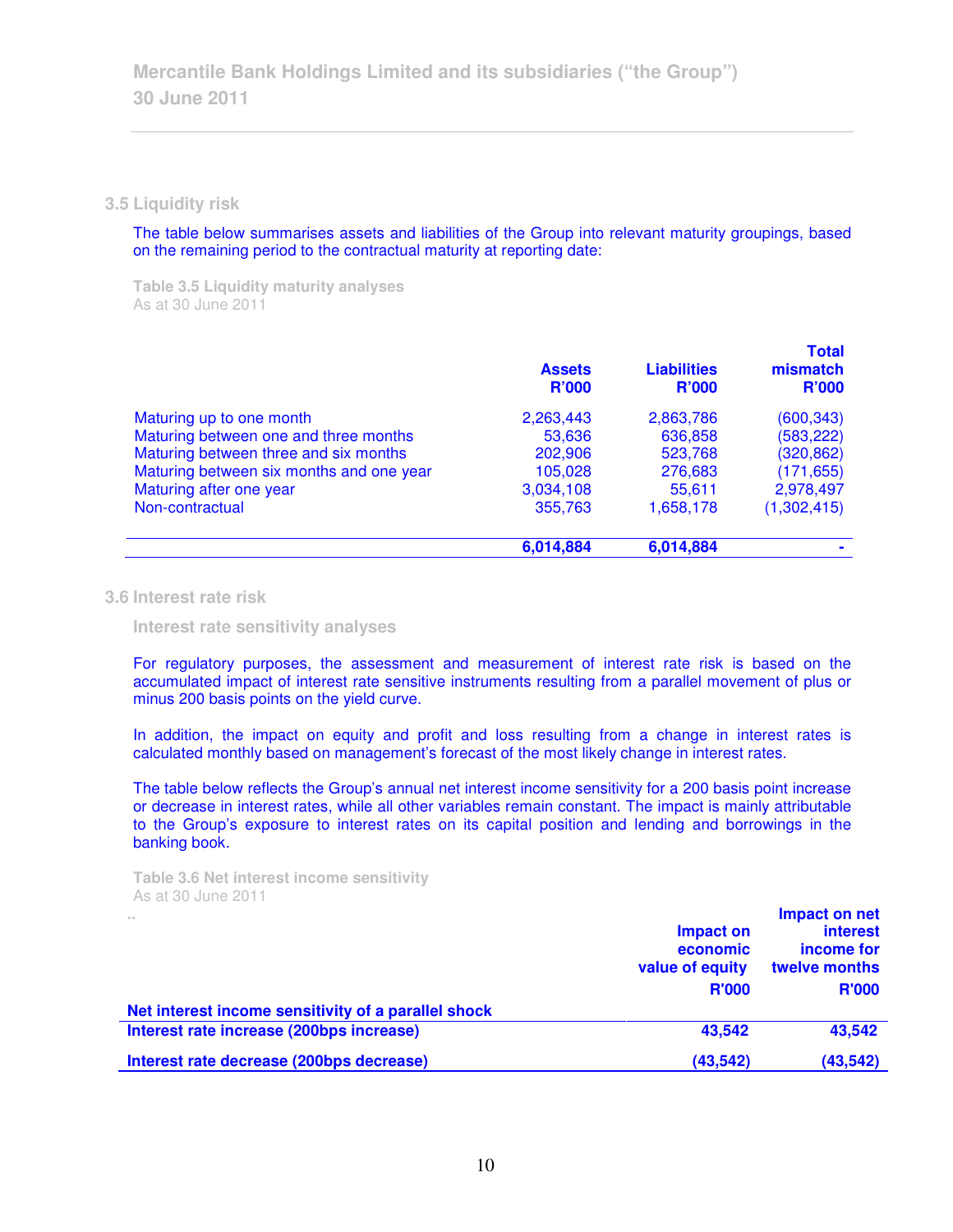# **3.7 Capital management**

**Table 3.7.1 Capital structure and regulatory capital adequacy**  As at 30 June 2011

|                              | <b>Mercantile</b><br><b>Bank Holdings</b><br><b>Limited</b><br><b>Group</b> | <b>Mercantile</b><br><b>Bank Limited</b><br><b>Company</b> |
|------------------------------|-----------------------------------------------------------------------------|------------------------------------------------------------|
| <b>Primary share capital</b> | <b>R'000</b>                                                                | <b>R'000</b>                                               |

# **Qualifying primary capital and reserve funds and deductions**

| <b>Issued primary share capital</b>                          | 32,086     | 124,969    |
|--------------------------------------------------------------|------------|------------|
| <b>Ordinary shares</b>                                       | 32,086     | 124,969    |
| <b>Primary unimpaired reserve funds</b>                      | 1,493,123  | 1,434,197  |
| Share premium                                                | 1,170,753  | 1,358,330  |
| <b>Retained earnings</b>                                     | 257,705    | 11,237     |
| Current year appropriated profits                            | 53,399     | 52,399     |
| <b>General reserve</b>                                       | 7,478      | 12,231     |
| Other capital reserve funds                                  | 3,788      |            |
| Total primary share capital and unimpaired reserve funds,    |            |            |
| before deductions, specified approved amounts and non        |            |            |
| qualifying amounts                                           | 1,525,209  | 1,559,166  |
| <b>Minority interest</b>                                     | (476)      | (476)      |
| Deductions against primary share capital and primary         |            |            |
| unimpaired reserve funds                                     | (215, 270) | (221, 928) |
| Intangible assets - computer software                        | (215, 270) | (215, 270) |
| Qualifying capital instruments held in banks                 |            | (6,658)    |
|                                                              |            |            |
| Net qualifying primary share capital and reserve funds       | 1,309,463  | 1,336,762  |
| Qualifying secondary capital and reserve funds               |            |            |
| <b>Secondary unimpaired reserve funds</b>                    | 32,282     | 5,043      |
| <b>Revaluation surplus</b>                                   | 27,273     | 34         |
| General allowance for credit impairment, after deferred tax  | 5,009      | 5,009      |
| Net qualifying secondary capital and reserve funds           | 32,282     | 5,043      |
| Aggregate amount of qualifying primary and secondary capital |            |            |
| and reserve funds                                            | 1,341,745  | 1,341,805  |
| <b>Capital adequacy ratio</b>                                | 25.90%     | 26.43%     |
| <b>Primary capital</b>                                       | 25.27%     | 26.33%     |
| <b>Secondary capital</b>                                     | 0.63%      | 0.10%      |